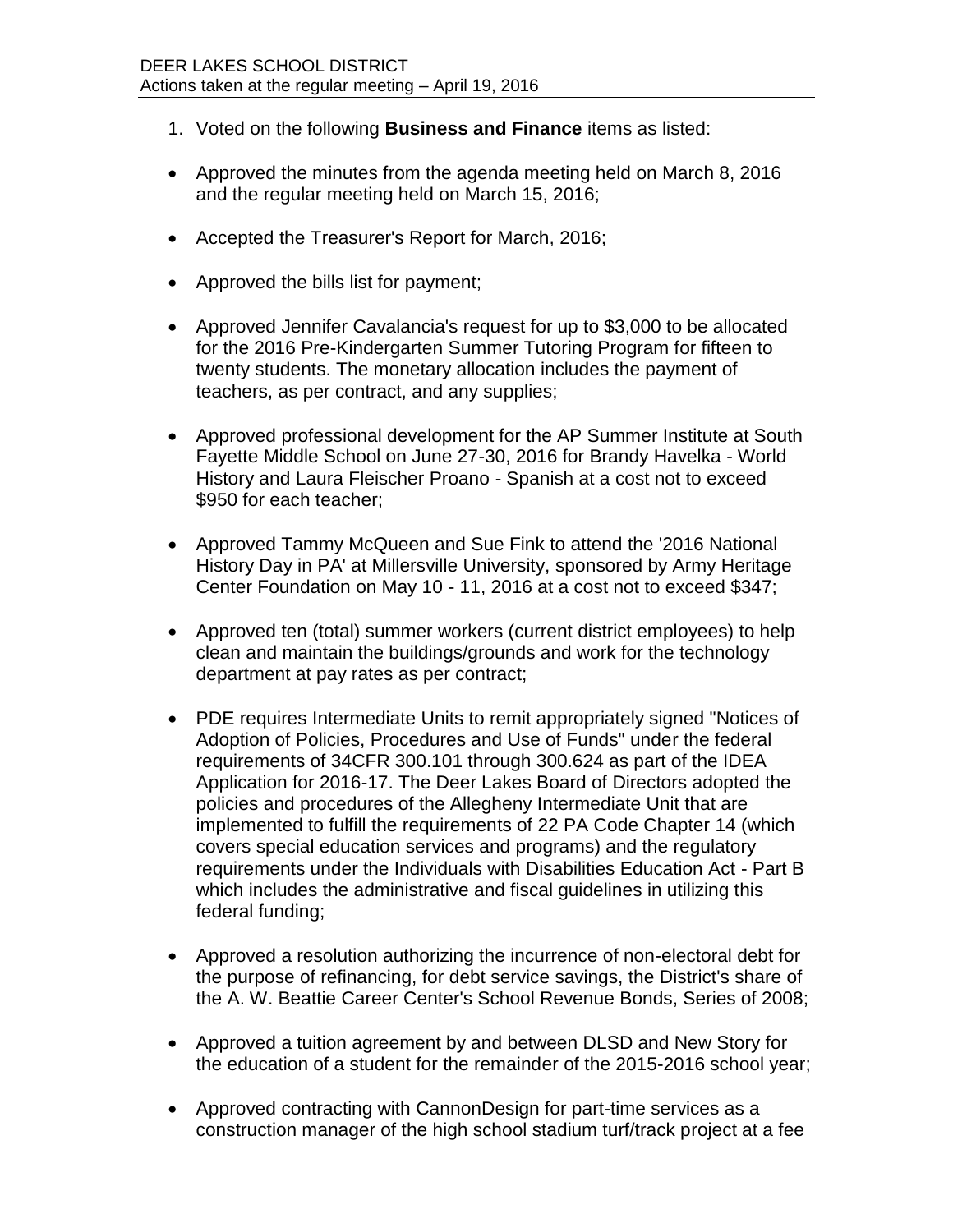of \$16,500. Part-time services consist of supervision 4 days – 4 hours each of those 4 days or 16 hours a week for 11 weeks.

- 2. Voted on the following **Education** items as listed:
- Approved the purchase of the Grade 6, 7, and 8 Algebra I, Algebra II, and Geometry Larson Big Ideas textbook, copyright 2015. Total price includes class sets of textbooks, 6 years of digital access for every student, and all teacher editions at a total cost of \$89,414.17.
- Discussion pertaining to the Keystone Exams/AP Exams, and the impact on final exams due to the calendar and changes in the state requirements.
- Approved to have high school students participate in final exams for the 2015-2016 school year in the core subjects of English, Math, Science, and Social Studies. Students taking the AP test in any of these courses or taking a Keystone trigger course will be exempt from the teacher made final exam.
- 3. Voted on the following **Policy** items as listed:
- Approved a first reading of revised Policy No. 117 Homebound and Policy No. 121 - Field Trips
- Approved a second reading of Policy No. 114 Gifted Education and Policy No. 907 - School Visitors in the Educational Setting
- Abolished Policy No. 231 Social Events and Class Trips because the information is contained in Policy No. 121 - Field Trips.
- 4. Voted on the following **Personnel** items as listed:
- Hired Brian C. Cadamore as a 10 month custodian in the Buildings and Grounds Department. Mr. Cadamore is currently a substitute;
- Approved the additional list of bus drivers for W. L. Roenigk, Inc. as presented;
- Awarded the following supplemental contracts for the 2016-2017 school year:

## 2016-2017 School Year

Varsity Cheerleader Sponsor: Joanna Bieniek - \$2,805 Junior Varsity Cheerleader Sponsor: Joanna Bieniek - \$2,316 9th Grade Cheerleader Sponsor: Beth Ferber - \$1,677 Middle School Cheerleader Sponsor: Natalie Earls - \$1,281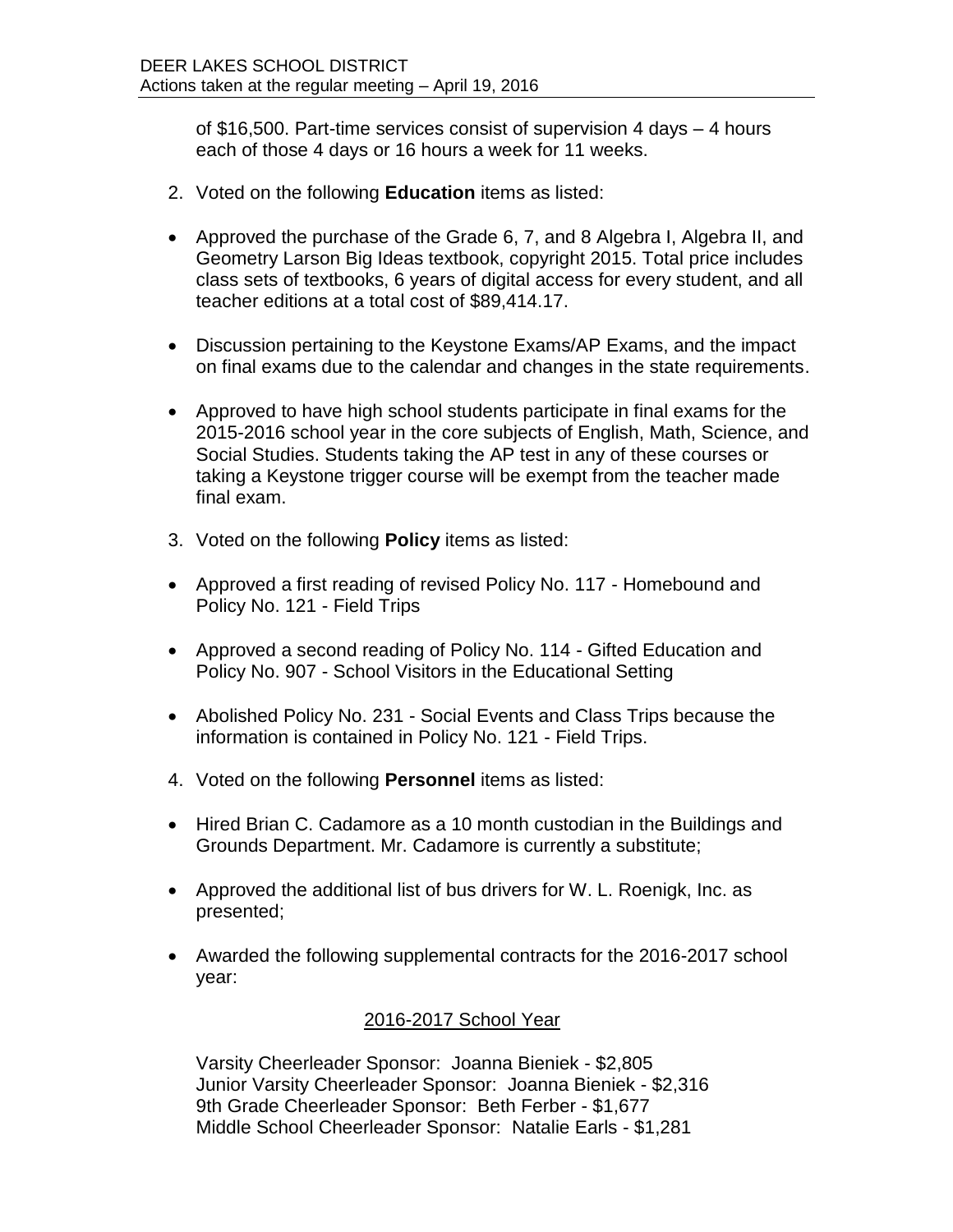Basketball Head Coach –Boys- Terence Parham - \$5,393 Basketball Head Coach- JV Boys: Tim Jaczesko SR - \$3,889 Basketball Coach-9th-Boys: Andy Dill - \$3,273 Basketball Coach-8th-Boys: Zach Reichard - \$2,678 Basketball Head Coach –Girls: David Petruska - \$5,393 Basketball Coach - JV Assistant: Corey Miller \$3,889 Basketball Coach -7th-Girls: Nicole Holtz - \$2,678 Basketball Coach - 8th Girls: David Petruska - \$2,678 (Alt: 7th-8th-9th) Girls: Hope Schreiber - \$3,273

Head Coach-High School Cross Country: Ashley Adams - \$2,678 Head Coach-Middle School- Cross Country: Michael Adams - \$2,678 Cross Country- Volunteer Coach: Jake Morrison

Soccer-Head Coach -Boys: Joshua Potter - \$3,755 Soccer-Ass't Coach –Boys: Bruno Stanga - \$2,621 Soccer - Boys Coach –Volunteer: Johnathon Barr Soccer Coach-Middle School-Boys: Rick Litrun - \$2,678

Soccer-Head Coach –Girls: Frank Accetta - \$3,755 Soccer-Ass't Coach –Girls: Julia Marsili - \$2,621 Soccer Coach-Middle School-Girls: Jeff Boulos - \$2,678

Football Head Coach: Steve Scuillo - \$5,993 Football Assistant Coach: Timothy Burk - \$4,342 Football Assistant Coach: Matthew Dunker - \$4,342 Football Assistant Coach: Kevin Martin - \$4,342 Football Coach -Jr. High: Brian Palmerie - \$4,310 Football Coach -Ass't Jr. High: Stanley Winters - \$3,273 Football Coach – JV: Ronald Plocki - \$4,310 Football Coach - 7th/8th Grade: Josh Plocki - \$3,273

Golf Coach: Sam Sack - \$3,034 JV Golf Coach: Damon Huerbin - \$2,621 Golf Coach – Volunteer: Paul Jack

Volleyball Head Coach –Girls: Terry Gaston - \$3,034 Volleyball Ass't Coach –Girls: Kody Buttyan - \$2,621

Swim Head Coach: Ashley Adams - \$3,540;

• Approved the following substitutes:

Bober, Robert C. Rusek, Heather;